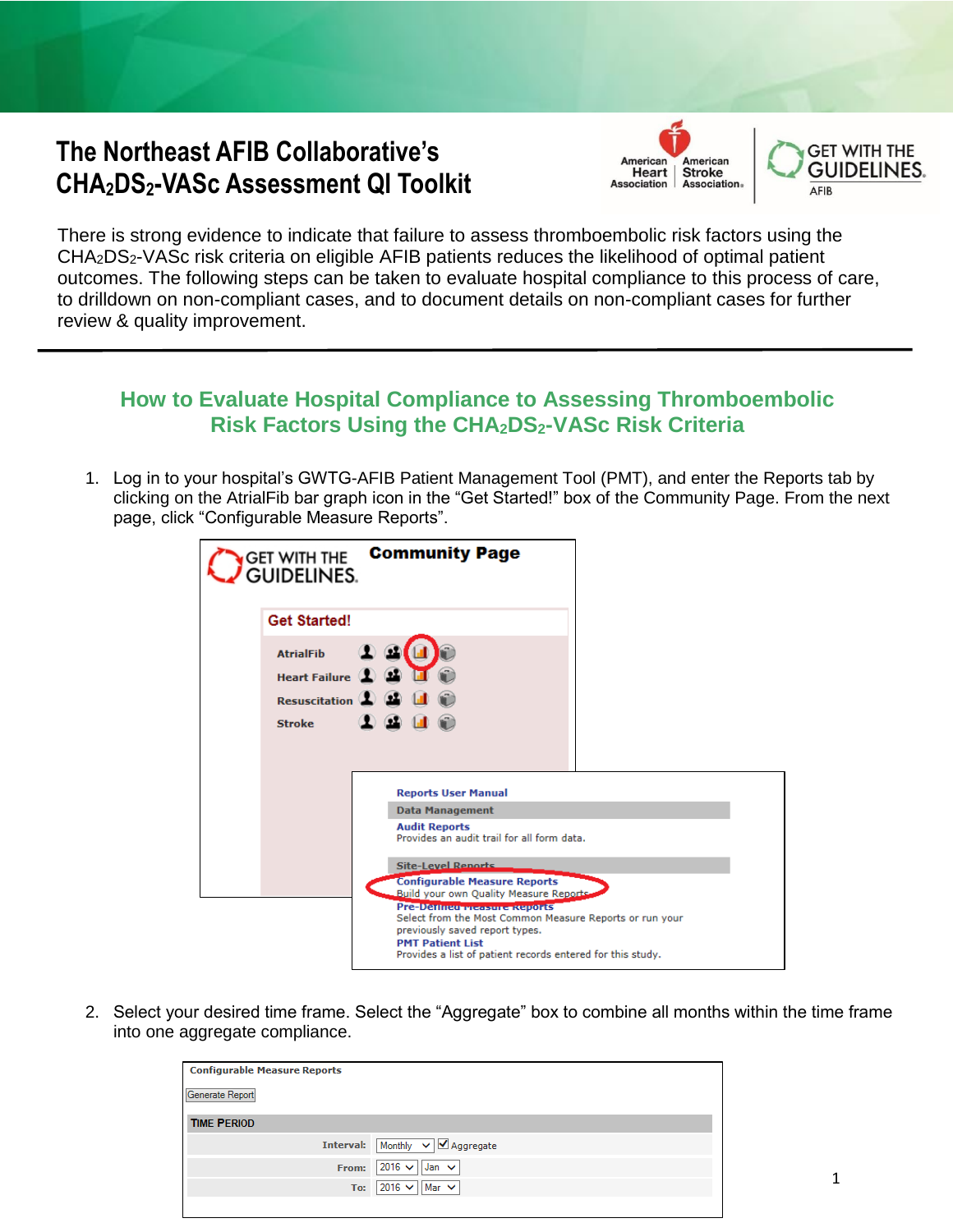3. From the Measure dropdown box, select "Assessment of Thromboembolic Risk Factors" under the Achievement heading. From the Format dropdown box, select "Bar Chart".

| <b>Configurable Measure Reports</b>                                                                                                |                                                                                                                                                                                                                                                                                                                                                                                |  |
|------------------------------------------------------------------------------------------------------------------------------------|--------------------------------------------------------------------------------------------------------------------------------------------------------------------------------------------------------------------------------------------------------------------------------------------------------------------------------------------------------------------------------|--|
| Generate Report                                                                                                                    |                                                                                                                                                                                                                                                                                                                                                                                |  |
| <b>TIME PERIOD</b>                                                                                                                 |                                                                                                                                                                                                                                                                                                                                                                                |  |
|                                                                                                                                    | Monthly $\vee$<br>Aggregate<br><b>Interval:</b>                                                                                                                                                                                                                                                                                                                                |  |
|                                                                                                                                    | $2016 \vee$<br>Jan $\vee$<br>From:                                                                                                                                                                                                                                                                                                                                             |  |
|                                                                                                                                    | $2016 \vee$<br>$Mar$ $\vee$<br>To*                                                                                                                                                                                                                                                                                                                                             |  |
| <b>Measure Group</b><br><b>Achievement</b><br><b>REPORT 1</b><br>Measure:<br>Format:<br>Quality<br>Aldosterone An                  | *GWTG Afib Achievement Measures*<br>*GWTG Afib Quality Measures*<br>ACEI/ARB at discharge for LVSD<br>Assessment of Thromboembolic Risk Factors<br>Beta Blocker at Discharge<br>Discharged on FDA Approved Anticoagulation Therapy<br>PT/INR Planned Follow-up (for patients discharged on Warfarin)<br>Statin at Discharge in AF Patients with CAD, CVA/TIA, PVD, or Diabetes |  |
| Anticoagulation<br><b>Atrial Fibrillation</b><br>CHADS2-VASo<br><b>Compare</b><br>Discharge Hear<br>to:                            | <b>REPORT 1</b><br>Assessment of Thromboembolic Risk Factors<br><b>Measure:</b>                                                                                                                                                                                                                                                                                                |  |
| <b>Smoking Cessa</b><br>(ctrl-click<br>Warfarin at Dis<br>to select<br>Reporting<br>multiple)<br>Antiarrhythmic<br>Anticoagulation | <b>Bar Chart</b><br>Format:<br>Line Chart<br>Control Chart<br>Comparison Chart<br><b>Patient Records</b><br><b>Compare</b><br><b>ITIV-HIVOLIBU</b>                                                                                                                                                                                                                             |  |

4. Click the "Generate Report" button. The resulting report will include a bar graph indicating, for the desired time frame, the percent of patients with nonvalvular Atrial Fibrillation or Atrial Flutter in who assessment of thromboembolic risk factors using the CHA<sub>2</sub>DS<sub>2</sub>-VASc risk criteria has been documented.

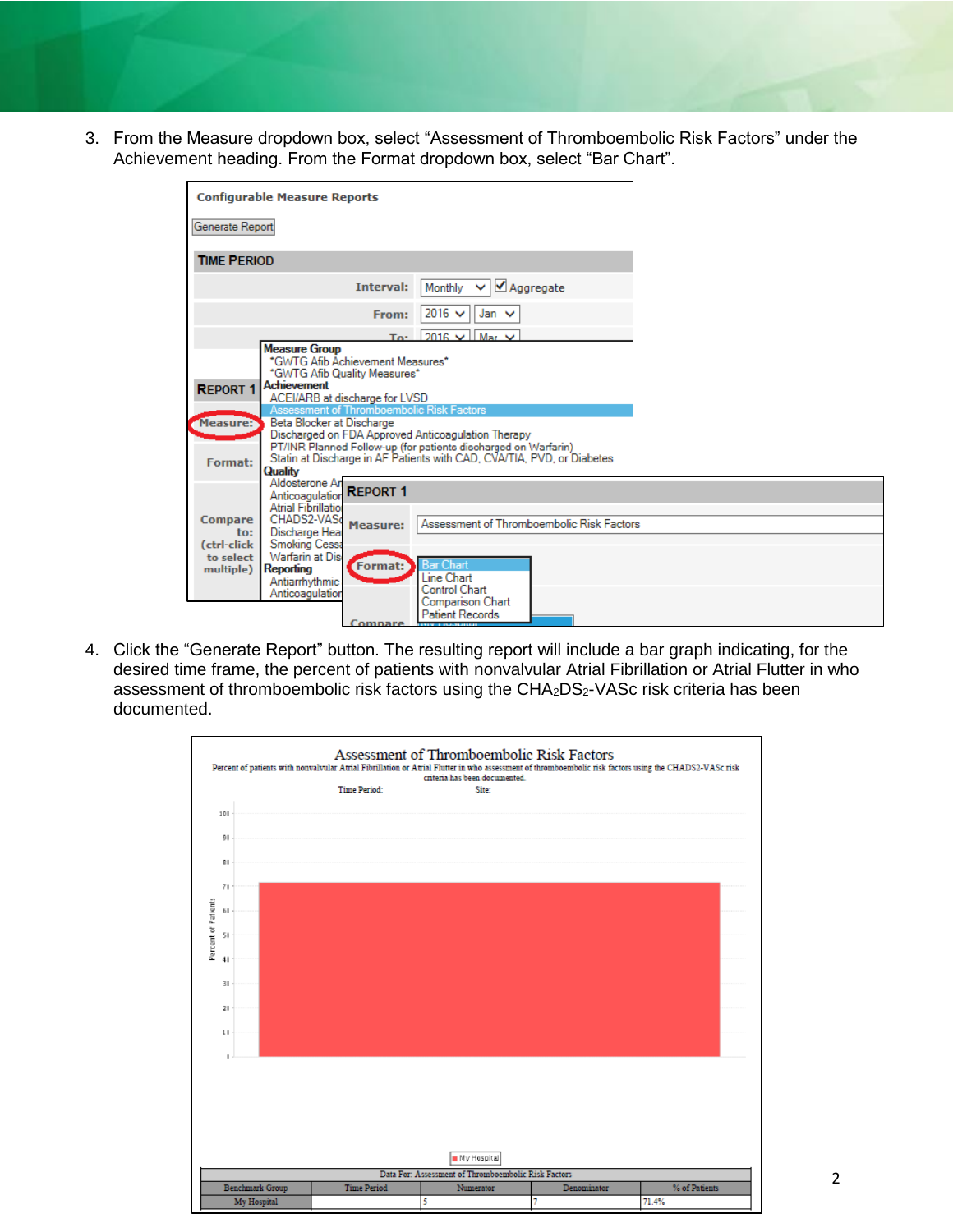5. To benchmark your hospital compliance against other hospital comparison groups, begin by following Steps 1 through 3. Next, within the Compare to selection box, select "My Hospital", hold the ctrl button on your keyboard, and select the desired comparison group.

| <b>REPORT 1</b>                    |                                                                                                                                             |  |
|------------------------------------|---------------------------------------------------------------------------------------------------------------------------------------------|--|
| <b>Measure:</b>                    | Assessment of Thromboembolic Risk Factors                                                                                                   |  |
| <b>Format:</b>                     | <b>Bar Chart</b><br>$\checkmark$                                                                                                            |  |
| <b>Compare</b><br>to:<br>to select | <b>My Hospital</b><br>$500 +$ Beds<br>AF Patient Volume - 300+<br>Academic Hospitals<br>All Hospitals<br>Atrial fibrillation ablation - Yes |  |

6. Click the "Generate Report" button. The resulting report will include, for both your hospital and the desired comparison group, a bar graph indicating the percent of patients with nonvalvular Atrial Fibrillation or Atrial Flutter in who assessment of thromboembolic risk factors using the CHA<sub>2</sub>DS<sub>2</sub>-VASc risk criteria has been documented.

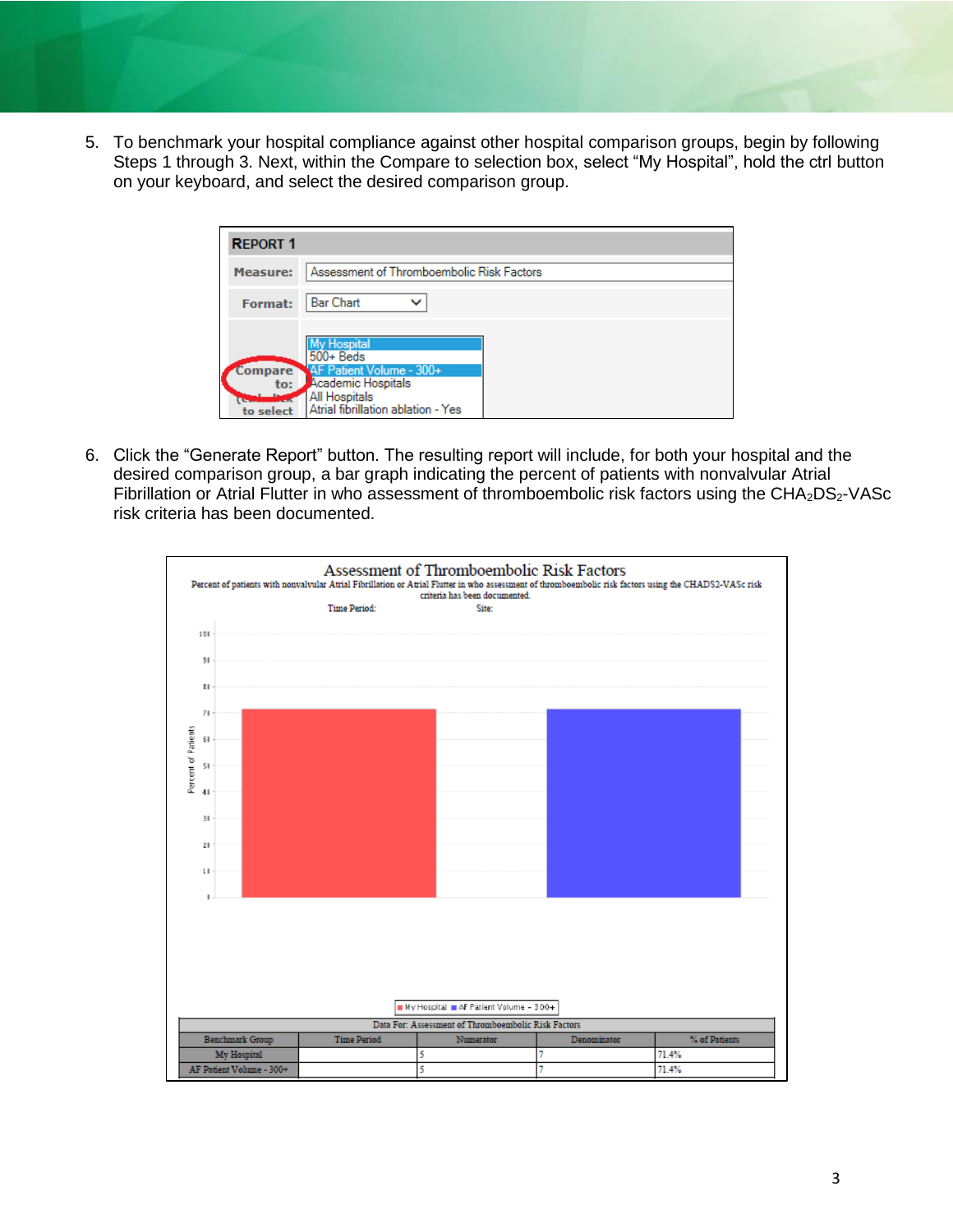**How to Drill-down on Non-compliant Cases for the CHA2DS2-VASc Risk Criteria Assessment**

1. Follow Steps 1 through 2 above. Next, from the Measure dropdown box, select "Assessment of Thromboembolic Risk Factors" under the Achievement heading. From the Format dropdown box, select "Patient Records".

| <b>Configurable Measure Reports</b>                                   |                                                                        |               |
|-----------------------------------------------------------------------|------------------------------------------------------------------------|---------------|
| Generate Report                                                       |                                                                        |               |
| <b>TIME PERIOD</b>                                                    |                                                                        |               |
| Interval:                                                             | Aggregate<br>Monthly<br>◡                                              |               |
| From:                                                                 | $2016 \vee$<br>Jan $\vee$                                              |               |
| To*                                                                   | $2016 \vee$ Mar $\vee$                                                 |               |
| <b>Measure Group</b>                                                  |                                                                        |               |
| *GWTG Afib Achievement Measures*                                      |                                                                        |               |
| *GWTG Afib Quality Measures*<br><b>Achievement</b>                    |                                                                        |               |
| <b>REPORT 1</b><br>ACEI/ARB at discharge for LVSD                     |                                                                        |               |
| Assessment of Thromboembolic Risk Factors                             |                                                                        |               |
| Measure:<br>Beta Blocker at Discharge                                 |                                                                        |               |
| Discharged on FDA Approved Anticoagulation Therapy                    |                                                                        |               |
| PT/INR Planned Follow-up (for patients discharged on Warfarin)        |                                                                        |               |
| Format:                                                               | Statin at Discharge in AF Patients with CAD, CVA/TIA, PVD, or Diabetes |               |
| Quality                                                               |                                                                        |               |
| Aldosterone Antagonist at Discharge                                   |                                                                        |               |
| Anticoagulation Therapy Education<br><b>Atrial Fibrillation Patio</b> |                                                                        |               |
| CHADS2-VASc Repo<br><b>Compare</b>                                    |                                                                        |               |
| Discharge Heart Rate<br><b>REPORT 1</b><br>$\mathbf{to}$ :            | <b>Bar Chart</b>                                                       |               |
| <b>Smoking Cessation</b><br>(ctrl-click                               | Line Chart                                                             |               |
| Warfarin at Discharge<br>to select<br><b>Measure:</b>                 | <b>Control Chart</b>                                                   | ent Measures* |
| Reporting<br>multiple)                                                |                                                                        |               |
| Antiarrhythmic at Dis                                                 | Comparison Chart                                                       |               |
| Anticoagulation Medi<br>Format:                                       | <b>Patient Records</b>                                                 |               |
|                                                                       |                                                                        |               |
|                                                                       | $1.41 \times 1.11 = 1.11 \times 1.11$                                  |               |

2. Click the "Generate Report" button. The resulting report will include a row for each patient record within the time frame. Each record will show the abstracted data for that case for all data elements that are part of the "Assessment of Thromboembolic Risk Factors" measure. Each row will also show the measure population that the case belongs to (ie, numerator, denominator, or excluded).

|                                                                                           |                                          |                                                                               |                                            |                         |                                 | <b>Time Period:</b>                        | <b>Patient Records Report for measure Assessment of Thromboembolic Risk Factors</b><br>Patients Included: 7: Patients Excluded: 0<br>Patients in Numerator: 5: % in Numerator: 71.4% | Site:                                     |                                                                 |                                                                       |                                                                                                             |                                                            | Percent of patients with nonvalvular Atrial Fibrillation or Atrial Flutter in who assessment of thromboembolic risk factors using the CHADS2-VASc risk criteria has been documented. |                                                                   |     |
|-------------------------------------------------------------------------------------------|------------------------------------------|-------------------------------------------------------------------------------|--------------------------------------------|-------------------------|---------------------------------|--------------------------------------------|--------------------------------------------------------------------------------------------------------------------------------------------------------------------------------------|-------------------------------------------|-----------------------------------------------------------------|-----------------------------------------------------------------------|-------------------------------------------------------------------------------------------------------------|------------------------------------------------------------|--------------------------------------------------------------------------------------------------------------------------------------------------------------------------------------|-------------------------------------------------------------------|-----|
| <b>Patient ID</b>                                                                         | <b>Included</b><br>in<br><b>Results?</b> | Show filters This report shows all records, 7 of 7<br>In<br><b>Numerator?</b> | <b>Atrial</b><br>Arrhythmia<br><b>Type</b> | Date of<br><b>Birth</b> | <b>Admit</b><br><b>Date</b>     | If not<br>admitted<br>reason:              | <b>Comfort</b><br><b>Measures only</b>                                                                                                                                               | First<br>detected<br>on this<br>admission | <b>Procedures</b><br>this hosp:<br><b>Heart</b><br><b>Valve</b> | <b>Medical</b><br><b>History:</b><br><b>Mitral</b><br><b>Stenosis</b> | <b>Medical</b><br><b>History:</b><br><b>Mechanical</b><br><b>Prosthetic</b><br><b>Heart</b><br><b>Valve</b> | <b>Medical</b><br>reason<br>for not<br>assessing<br>factor | <b>Anticoagulation</b><br>Therapy:<br><b>Contraindicated</b>                                                                                                                         | Prior<br>stroke or<br><b>TIA</b><br>assessed<br>(CHADS2-<br>VASc) | (C) |
| 123456                                                                                    | Included                                 | <b>No</b>                                                                     | Atrial<br><b>Fibrillation</b>              | 02/01/1940 01/02/2014   |                                 |                                            | <b>Not</b><br>Documented/UTD                                                                                                                                                         |                                           |                                                                 |                                                                       |                                                                                                             |                                                            | <b>No</b>                                                                                                                                                                            |                                                                   |     |
| maaafib001                                                                                | Included                                 | <b>No</b>                                                                     | Atrial<br>Fibrillation                     | 01/29/1955 10/10/2014   |                                 |                                            | <b>Not</b><br>Documented/UTD                                                                                                                                                         | Ischemic<br>Stroke                        |                                                                 |                                                                       |                                                                                                             |                                                            |                                                                                                                                                                                      |                                                                   |     |
| 1234567                                                                                   | <b>Included</b>                          | Yes                                                                           | Atrial<br><b>FibriNation</b>               | 01/01/1943 11/01/2014   |                                 |                                            | <b>Not</b><br>Documented/UTD                                                                                                                                                         | <b>TIA</b>                                |                                                                 |                                                                       |                                                                                                             |                                                            | <b>No</b>                                                                                                                                                                            | Yes                                                               |     |
| 223344                                                                                    | Included                                 | Yes                                                                           | Atrial<br>Fibrillation                     |                         | 12/17/1950 08/01/2014           | <b>Discharged</b><br>from<br><b>Status</b> | <b>Not</b><br>Observation Documented/UTD                                                                                                                                             |                                           |                                                                 |                                                                       |                                                                                                             |                                                            | <b>No</b>                                                                                                                                                                            | Yes                                                               |     |
| The "Included in Results"<br>case is included or excluded<br>from the measure population. |                                          | column indicates whether each                                                 |                                            |                         | or not in the numerator ("No"). |                                            | The "In Numerator" column indicates whether<br>each included case is in the numerator ("Yes")                                                                                        |                                           |                                                                 |                                                                       |                                                                                                             |                                                            |                                                                                                                                                                                      | 4                                                                 |     |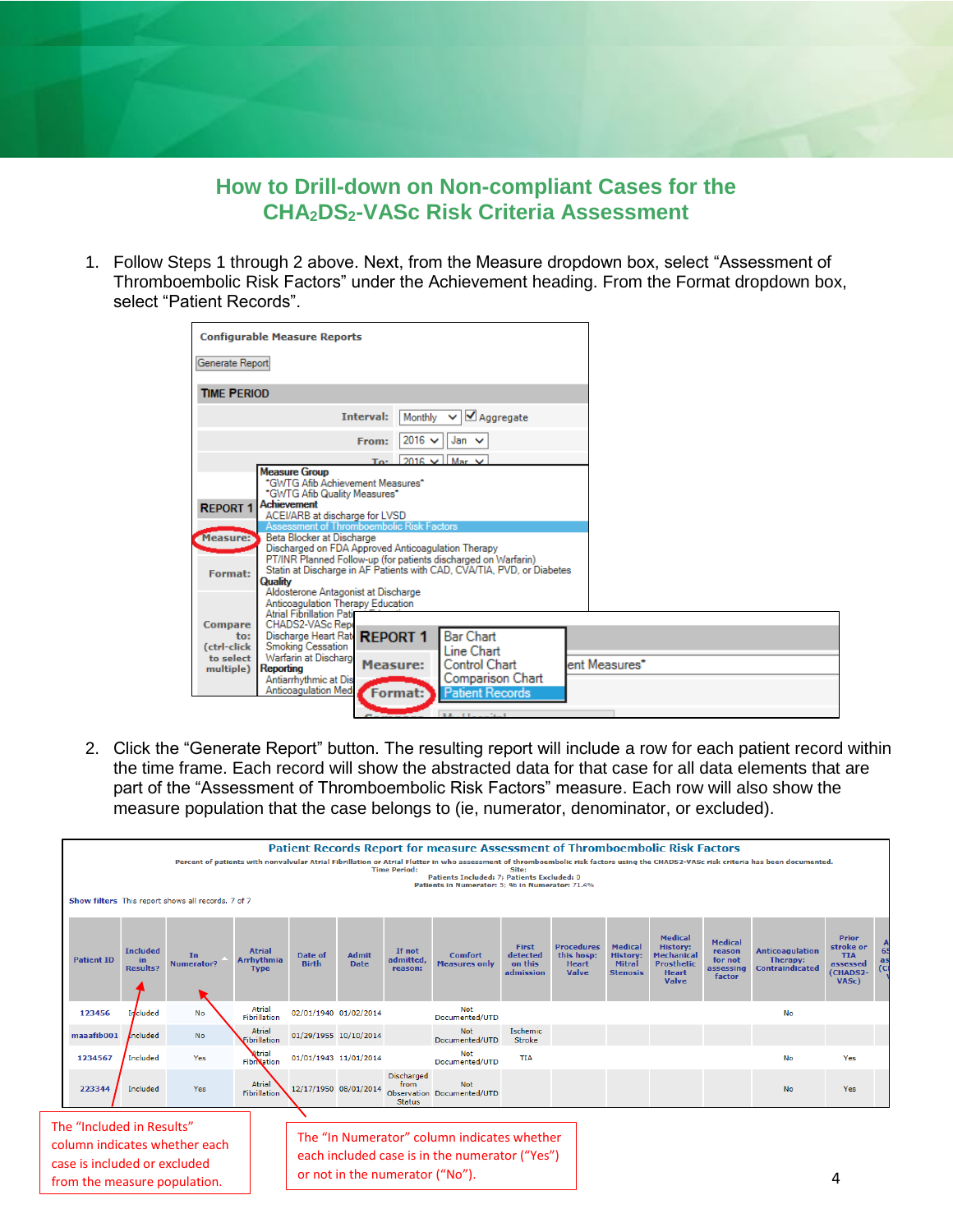3. Click the "Show filters" option. From the In Numerator dropdown box, select "No". The report will then show only cases that are included in the measure, but not in the numerator (ie, the non-compliant cases).



4. For each non-compliant case, compare the abstracted data to the "Assessment of Thromboembolic Risk Factors" algorithm, to determine why the case was included in the measure but did not meet the numerator criteria. The measure algorithm can be found by clicking on the AtrialFib gray suitcase icon within the "Get Started!" box of the Community page, and then clicking on the "Atrial Fibrillation Achievement Measures" option.

| <b>GET WITH THE</b><br><b>GUIDELINES.</b>                                                           | х<br><b>i</b> m<br>$\Box$<br><b>Community @ Dynamic PMT Resources - Internet Explorer</b><br>O https://qi.infosariooutcome-p2uat.com/resourcesGWTG.html?study                                                                                                                                                                                                                                                                                                                                               |
|-----------------------------------------------------------------------------------------------------|-------------------------------------------------------------------------------------------------------------------------------------------------------------------------------------------------------------------------------------------------------------------------------------------------------------------------------------------------------------------------------------------------------------------------------------------------------------------------------------------------------------|
| <b>Get Started!</b><br><b>AtrialFib</b><br><b>Heart Failure</b><br>Resuscitation (<br><b>Stroke</b> | <b>FAO</b><br><b>Print Blank Forms</b><br><b>Coding Instructions</b><br><b>Ablation Follow-up Coding Instructions</b><br><b>Deletion Request Form</b><br>Patient ID Change Beaugai Foun<br><b>FOR Atrial Fibrillation Achievement Measures</b><br><b>Atrial Florillation Quality Measures</b><br><b>Atrial Fibrillation Reporting Measures</b><br><b>Atrial Fibrillation Descriptive Measures</b><br><b>Atrial Fibrillation Measure Logic and Rationale</b><br><b>Atrial Fibrillation Historic Measures</b> |